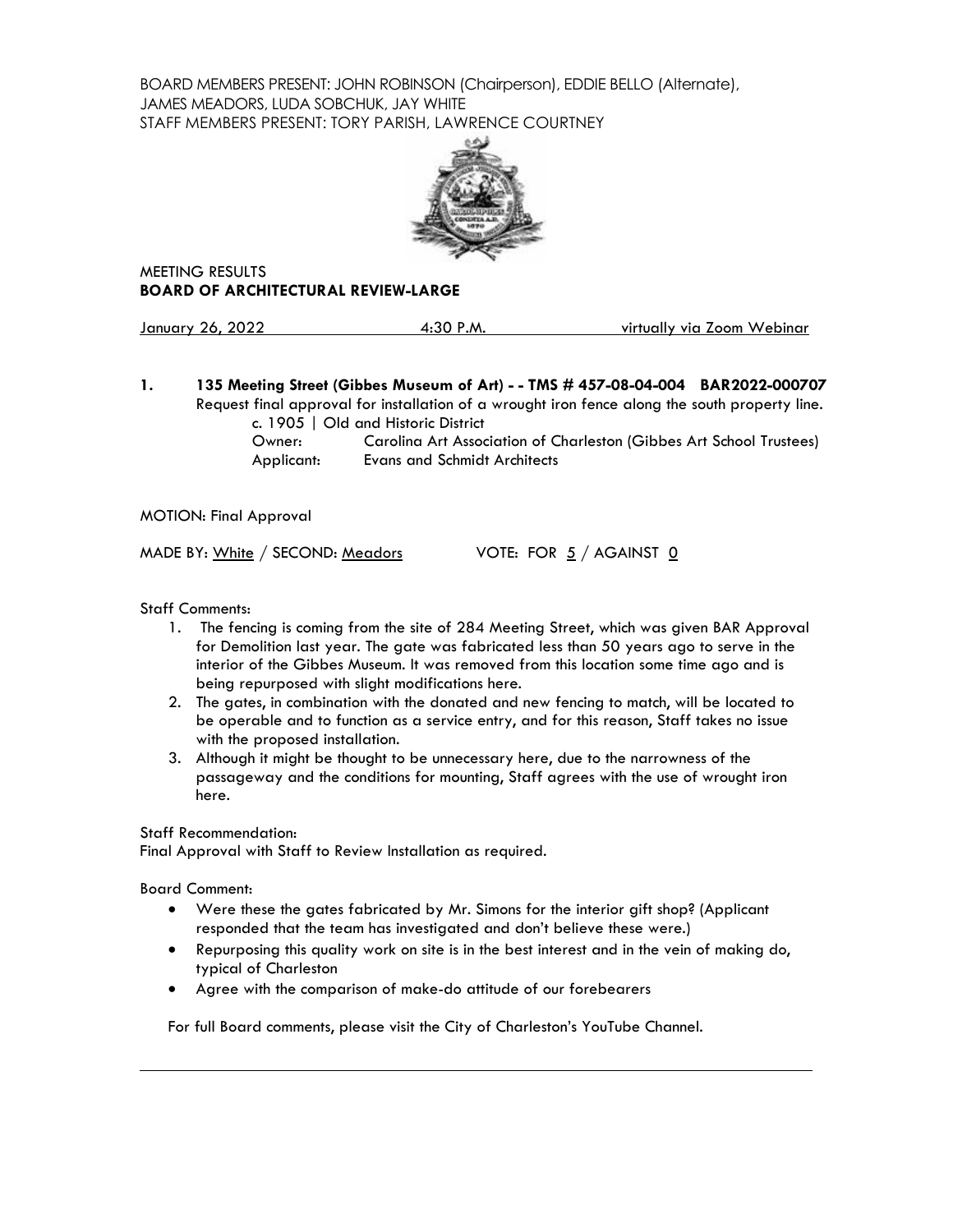## **BOARD OF ARCHITECTURAL REVIEW-LARGE**

January 26, 2022 Page | **2**

| 2. | 145 King Street - - TMS # 457-12-02-041                                                         |                                                         | BAR2022-000708 |  |  |
|----|-------------------------------------------------------------------------------------------------|---------------------------------------------------------|----------------|--|--|
|    | Request conceptual approval for exterior renovation to the first-floor portions facing King and |                                                         |                |  |  |
|    | Queen Streets.                                                                                  |                                                         |                |  |  |
|    |                                                                                                 | Harleston Village   c. 1976   Old and Historic District |                |  |  |
|    | Owner:                                                                                          | King & Queen Co                                         |                |  |  |
|    | Applicant:                                                                                      | Simons Young + associates                               |                |  |  |

MOTION: Preliminary Approval with consideration of changes to soffit material at the entries and wall material at the building entry, to work with Staff on further recessing the storefront entries, and leaving additional details to Staff.

MADE BY:  $\underline{\text{Bello}}$  / SECOND: Meadors VOTE: FOR  $\underline{5}$  / AGAINST  $\underline{0}$ 

Staff Comments:

- 1. The newly proposed ground floor storefront systems combine a traditional footprint with modern glazing making this transitional building more dynamic and interesting.
- 2. The previous scheme incorporated a wood soffit to warm and soften the composition. Wood could still be used at the main Entry (in lieu of metal panels for the same reasons).

Staff Recommendation: Final Approval with Final Details to Staff

Board Comment:

- Will make a huge change to this block on King Street. Building is so flat, monotonus and devoid of detail, anything to add richness in a contemporary way is a positive. At the bays, if these could be recessed, would be better. If possible, at the windows, would look better and work better if made equal and not worry about the composite joint above determining the window divisions. Agree with City, if possible, to have a better material, that than metal panel, which may read very flat still; big panels aren't as good as a richer material or even a smaller panel. Butt-glazed storefront or curtain wall is great but proposal has one horizontal expressed muntin at top and one at bottom which may, after all the work, leave a horizontal façade while everything in Charleston and on King is vertically-proportioned. Suggest studying to have a vertical, with Staff.
- Appreciate the modifications to the building. At main building entry, where the walls in the recess are stucco, consider what else may be done to add interest, such as using wood here.
- Agree with previous comments about the recessed entry. If looking at ceiling material, would be appropriate to look at wall materials. Supporting Staff and previous Board comments.
- Work on the first-floor elevation of this building is a big improvement opens up nicely and flows to nearby retail facades. Revisions and repurpose of first floor will make the building fit in much better at the street. Can work with Staff to look at some material improvements to embellish without going overboard.

For full Board comments, please visit the City of Charleston's YouTube Channel.